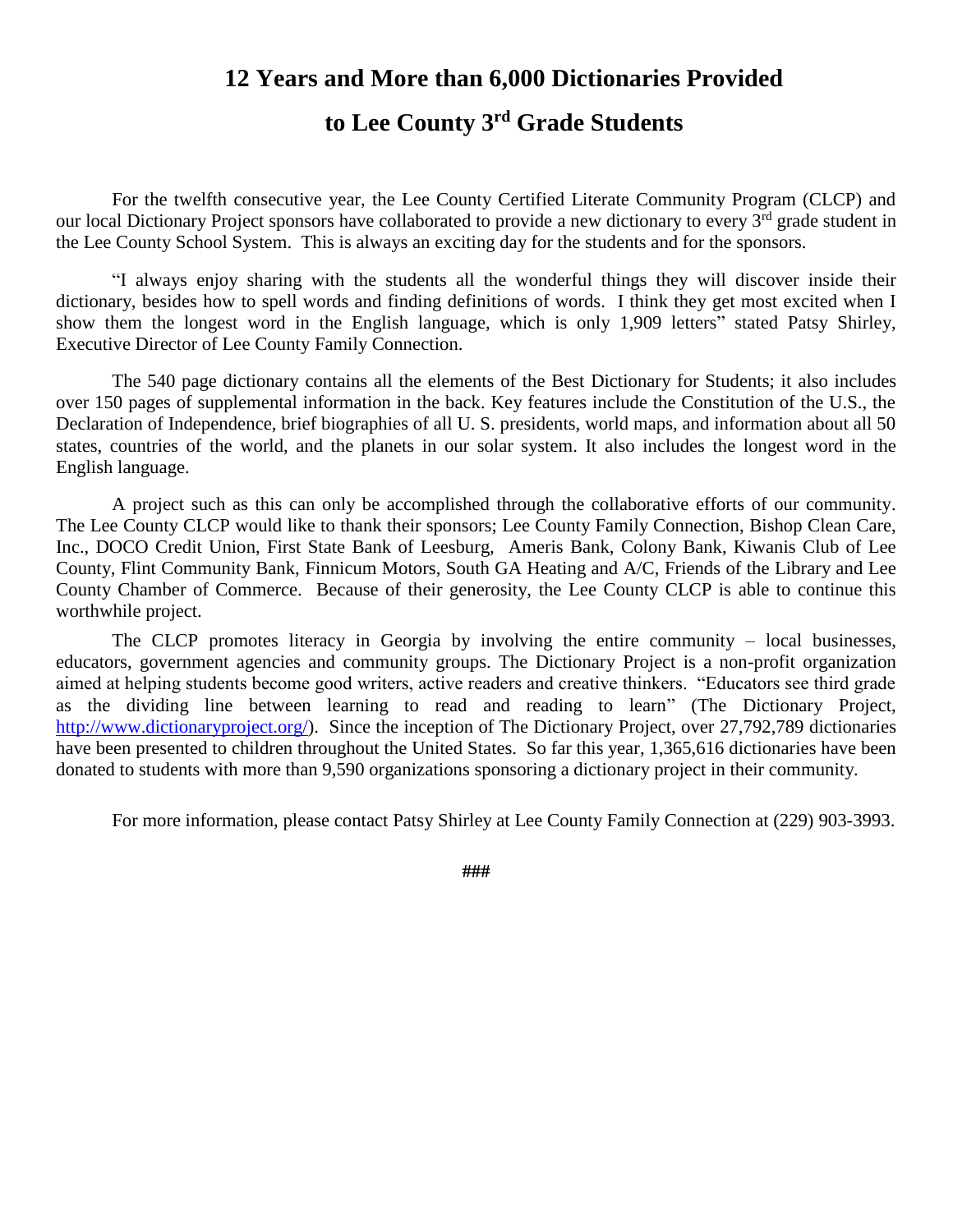**Lee County Elementary Students and Sponsors**



**Front Row** (L to R); Kaitlyn Dydell, Keilani Farias, JD Kelley, Caleb Evans. Michael Harris – Colony Bank

**Second Row**: Addie Goode, Jordan Taylor, Haden Banner, Nathan Piercy, Grady Mills, LaKeisha Sherman – Ameris Bank

**Third Row**: Frank Griffin – Flint Community Bank, Thomas Baker, Rita Zhang, Kaylee Gattie, Alex Brunson Kendal Lawson, Patsy Shirley – Lee County Family Connection

**Top Row**: Eric Hyslop – Colony Bank, Rebecca Fulford, Bennett Nelson, Bridget Gay, Madison Steward, Kaylee Clanton, Aliyah Coleman, Jazmyne Green, Becky Belcher - DOCO Credit Union